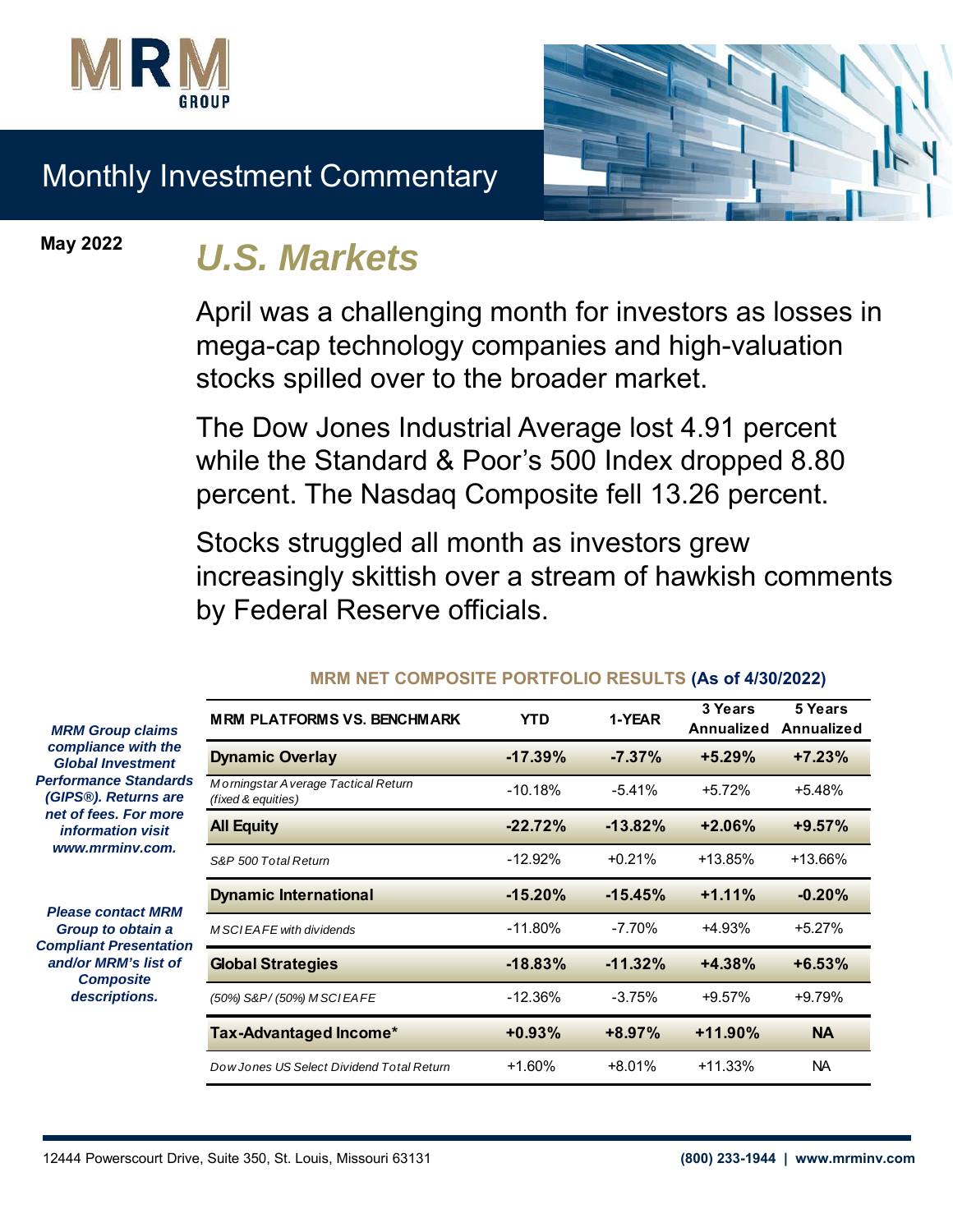## **Monthly Investment Commentary**



# *Fed Watching Inflation*

Inflation continued to be an overhang on the market. March's Consumer Price Index (CPI) was 8.5 percent year-over-year, the fastest pace since December 1981, while the Producer Price Index reflected continuing price pressures in the pipeline, picked up 11.2 percent from a year ago—a new all-time high. The combination of a tightening monetary policy and hot inflation drove bond yields higher, with the 10-year Treasury Note yield moving from 2.32 percent at March-end to 2.89 percent by the close of April.

# *Upbeat Earnings*

The first-quarter earnings season got off to a mostly positive start. Of the 55 percent of the S&P 500 companies reporting earnings so far, 80 percent have beaten Wall Street analysts' earnings estimates. Companies appear to be navigating accelerating inflation, shaky consumer confidence, higher rates, and supply chain challenges. Markets closed out April with a volatile week, reflecting the general investor unease that weighed on markets all month.

# *GDP and Employment*

The economy shrank at an annualized rate of 1.4 percent in the first quarter. The decline in GDP growth was largely attributable to a widening trade deficit and a slowing rate of inventory build-up by businesses. The unemployment rate dipped to 3.6 percent as

employers added 431,000 jobs in March, while January and February estimates were revised higher. This marks the eleventh consecutive month that payrolls have increased by more than 400,000. Wage growth (+5.1 percent in February), while strong, remains below the rate of inflation.

# *The Fed*

On April 6th, the minutes from March's FOMC meeting were released. These pointed to a growing consensus for one or more future rate hikes of 50 basis points and a general agreement on a framework for reducing the Fed's balance sheet by \$95 billion per month. The balance sheet reduction is likely to begin in May and be phased in over three months. During the FOMC meeting, the participants concluded, "Ukraine was perceived as adding to the uncertainty around the outlook for economic activity and inflation, as the conflict carried the risk of further exacerbating supply chain disruptions and of putting additional upward pressure on inflation by boosting the prices for energy, food, and other key commodities."

## *MRM's View*

The first quarter was historically bad for fixed income, and April did nothing to break the bearish trend. Recent economic data support the narrative of an overheated labor market and inflation risks. There are plenty of potential obstacles for future economic growth, including global catalysts (Russia/Ukraine and China slowdown) and tighter monetary policy in the U.S. and abroad.

*Source: mvtinvest*

|  | <b>MRM Global Strategies</b> |
|--|------------------------------|

| <b>APPLE INC COM</b>                  | 5.00%  | ISHARES S&P LATIN AMERICA 40 INDEX    | 5.00%  | <b>APPLE INC COM</b>                | 5.00%  |
|---------------------------------------|--------|---------------------------------------|--------|-------------------------------------|--------|
| AMERICAN INTL GROUP INC               | 5.00%  | ISHARES S&P 500 VALUE INDEX FUND      | 10.00% | AMERICAN INTL GROUP INC             | 5.00%  |
| <b>AMERICAN EXPRESS CO</b>            | 5.00%  | <b>ISHARES S&amp;P 100 INDEX FUND</b> | 15.00% | CARLYLE GROUP L P COM UTS LTD       | 5.00%  |
| <b>CENTENE CORP DEL</b>               | 5.00%  | POWERSHARES QQQ TRUST                 | 8.00%  | <b>CENTENE CORP DEL</b>             | 6.00%  |
| <b>CAPRI HOLDINGS LIMITED SHS</b>     | 5.00%  | GUGGENHEIM S&P 500 EQUAL WEIGHT       | 15.00% | <b>CAPRI HOLDINGS LIMITED SHS</b>   | 6.00%  |
| CVS HEALTH CORPORATION COM            | 5.00%  | SPDR S&P 500 TRUST                    | 25.00% | <b>CVS HEALTH CORPORATION COM</b>   | 5.00%  |
| <b>WISDOMTREE INDIA EARNINGS FUND</b> | 3.00%  | <b>VANGUARD GROWTH INDEX FUND</b>     | 11.00% | DEERE & CO                          | 5.00%  |
| META PLATFORMS INC CL A               | 5.00%  | HEALTH CARE SELECT SECTOR             | 10.00% | META PLATFORMS INC CL A             | 5.00%  |
| ALPHABET INC CAP STK CL C             | 6.00%  | FDIC CASH NOT COVERED BY SIPC         | 1.00%  | ALPHABET INC CAP STK CL C           | 6.00%  |
| <b>INTERNATIONAL BUSINESS MACHS</b>   | 10.00% |                                       |        | <b>INTERNATIONAL BUSINESS MACHS</b> | 10.00% |
| ISHARES S&P INDIA NIFTY 50 INDEX      | 3.00%  |                                       |        | <b>MOSAIC CO</b>                    | 5.00%  |
| MOSAIC CO                             | 5.00%  | <b>MRM Dynamic International</b>      |        | MICROSOFT CORP                      | 6.00%  |
| <b>MICROSOFT CORP</b>                 | 4.00%  | WISDOMTREE INDIA EARNINGS FUND        | 14.00% | <b>NIKE INC CL B</b>                | 5.00%  |
| NIKE INC CL B                         | 5.00%  | <b>ISHARES MSCI CANADA INDEX FUND</b> | 20.00% | NORTHROP GRUMMAN CORP               | 5.00%  |
| <b>NORTHROP GRUMMAN CORP</b>          | 5.00%  | <b>ISHARES MSCI NETHERLANDS</b>       | 15.00% | <b>NVIDIA CORP</b>                  | 5.00%  |
| <b>NVIDIA CORP</b>                    | 5.00%  | <b>ISHARES MSCI TAIWAN INDEX FUND</b> | 20.00% | <b>QUALCOMM INC</b>                 | 5.00%  |
| <b>QUALCOMM INC</b>                   | 5.00%  | ISHARES S&P INDIA NIFTY 50 INDEX      | 10.00% | <b>TRACTOR SUPPLY CO</b>            | 5.00%  |
| SPDR S&P 500 TRUST                    | 5.00%  | SPDR S&P 500 TRUST                    | 20.00% | UNITEDHEALTH GROUP                  | 5.00%  |
| <b>TRACTOR SUPPLY CO</b>              | 3.00%  | FDIC CASH NOT COVERED BY SIPC         | 1.00%  | FDIC CASH NOT COVERED BY SIPC       | 1.00%  |
| UNITEDHEALTH GROUP                    | 5.00%  |                                       |        |                                     |        |
| FDIC CASH NOT COVERED BY SIPC         | 1.00%  |                                       |        |                                     |        |

#### **MRM Global Strategies MRM Dynamic Overlay – ETFs MRM All Domestic Equity**

**MRM model holdings as of March 31, 2022**

| APPLE INC COM                     | 5.00% | ISHARES S&P LATIN AMERICA 40 INDEX | 5.00%  | <b>APPLE INC COM</b>          | 5.00% |
|-----------------------------------|-------|------------------------------------|--------|-------------------------------|-------|
| AMERICAN INTL GROUP INC           | 5.00% | ISHARES S&P 500 VALUE INDEX FUND   | 10.00% | AMERICAN INTL GROUP INC       | 5.00% |
| AMERICAN EXPRESS CO               | 5.00% | ISHARES S&P 100 INDEX FUND         | 15.00% | CARLYLE GROUP L P COM UTS LTD | 5.00% |
| CENTENE CORP DEL                  | 5.00% | POWERSHARES QQQ TRUST              | 8.00%  | <b>CENTENE CORP DEL</b>       | 6.00% |
| <b>CAPRI HOLDINGS LIMITED SHS</b> | 5.00% | GUGGENHEIM S&P 500 EQUAL WEIGHT    | 15.00% | CAPRI HOLDINGS LIMITED SHS    | 6.00% |
| CVS HEALTH CORPORATION COM        | 5.00% | SPDR S&P 500 TRUST                 | 25.00% | CVS HEALTH CORPORATION COM    | 5.00% |
| WISDOMTREE INDIA EARNINGS FUND    | 3.00% | VANGUARD GROWTH INDEX FUND         | 11.00% | DEERE & CO                    | 5.00% |
| META PLATFORMS INC CL A           | 5.00% | <b>HEALTH CARE SELECT SECTOR</b>   | 10.00% | META PLATFORMS INC CL A       | 5.00% |
| ALPHABET INC CAP STK CL C         | 6.00% | FDIC CASH NOT COVERED BY SIPC      | 1.00%  | ALPHABET INC CAP STK CL C     | 6.00% |
|                                   |       |                                    |        |                               |       |

#### **MRM Dynamic International**

| MICROSOFT CORP        | 4.00% | WISDOMTREE INDIA EARNINGS FUND        | 14.00% | NIKE INC CL B                 | 5.00% |
|-----------------------|-------|---------------------------------------|--------|-------------------------------|-------|
| NIKE INC CL B         | 5.00% | <b>ISHARES MSCI CANADA INDEX FUND</b> | 20.00% | NORTHROP GRUMMAN CORP         | 5.00% |
| NORTHROP GRUMMAN CORP | 5.00% | <b>ISHARES MSCI NETHERLANDS</b>       | 15.00% | NVIDIA CORP                   | 5.00% |
| NVIDIA CORP           | 5.00% | <b>ISHARES MSCI TAIWAN INDEX FUND</b> | 20.00% | QUALCOMM INC                  | 5.00% |
| QUALCOMM INC          | 5.00% | ISHARES S&P INDIA NIFTY 50 INDEX      | 10.00% | <b>TRACTOR SUPPLY CO</b>      | 5.00% |
| SPDR S&P 500 TRUST    | 5.00% | SPDR S&P 500 TRUST                    | 20.00% | UNITEDHEALTH GROUP            | 5.00% |
| TRACTOR SUPPLY CO     | 3.00% | FDIC CASH NOT COVERED BY SIPC         | 1.00%  | FDIC CASH NOT COVERED BY SIPC | 1.00% |

| <b>APPLE INC COM</b>              | 5.00%  |
|-----------------------------------|--------|
| AMERICAN INTL GROUP INC           | 5.00%  |
| CARLYLE GROUP L P COM UTS LTD     | 5.00%  |
| CENTENE CORP DEL                  | 6.00%  |
| <b>CAPRI HOLDINGS LIMITED SHS</b> | 6.00%  |
| CVS HEALTH CORPORATION COM        | 5.00%  |
| DEERE & CO                        | 5.00%  |
| META PLATFORMS INC CL A           | 5.00%  |
| ALPHABET INC CAP STK CL C         | 6.00%  |
| INTERNATIONAL BUSINESS MACHS      | 10.00% |
| <b>MOSAIC CO</b>                  | 5.00%  |
| MICROSOFT CORP                    | 6.00%  |
| <b>NIKE INC CL B</b>              | 5.00%  |
| NORTHROP GRUMMAN CORP             | 5.00%  |
| NVIDIA CORP                       | 5.00%  |
| QUALCOMM INC                      | 5.00%  |
| TRACTOR SUPPLY CO                 | 5.00%  |
| UNITEDHEALTH GROUP                | 5.00%  |
| FDIC CASH NOT COVERED BY SIPC     | 1.00%  |